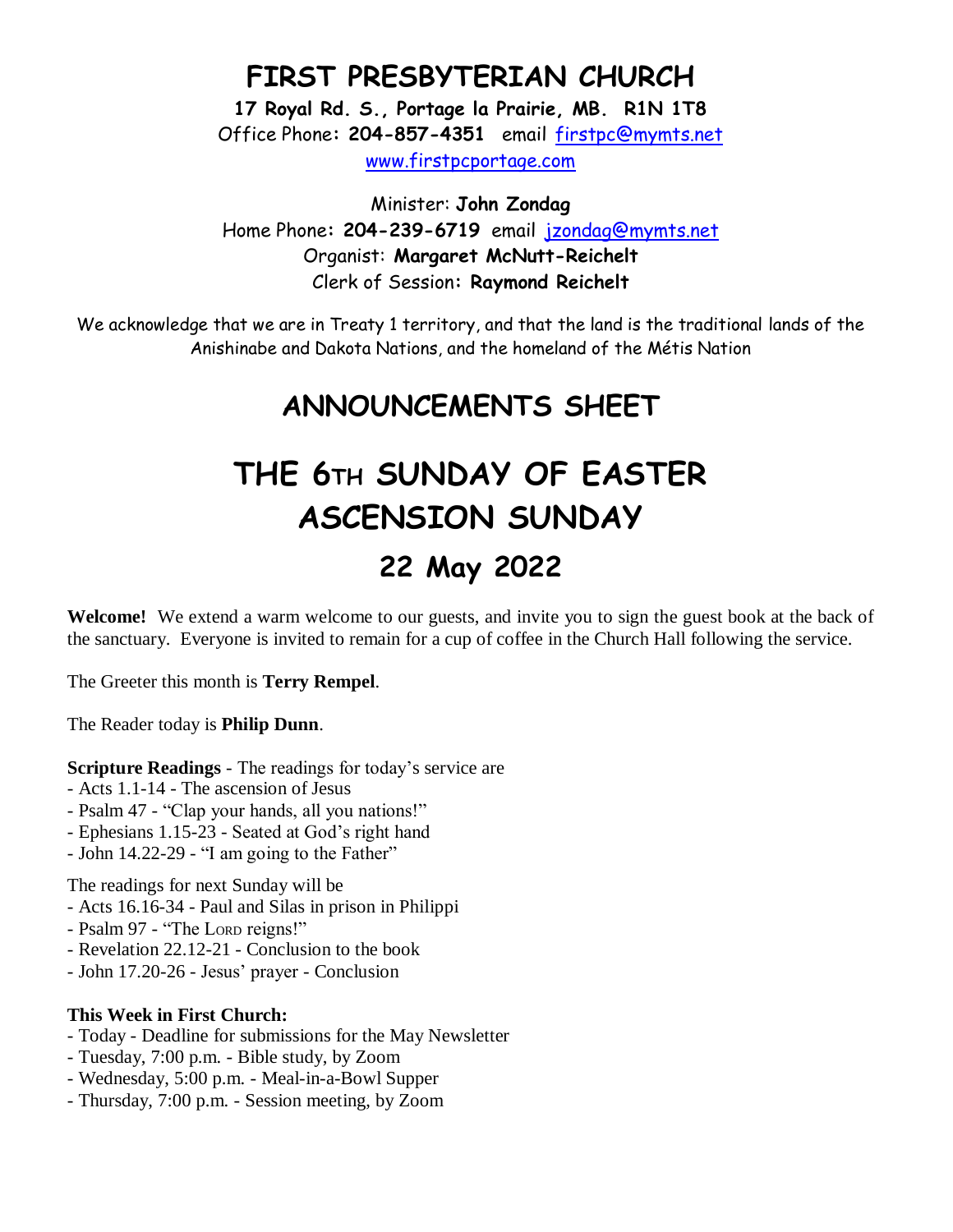#### **Coming up:**

- Sunday, 5 June Pentecost, and Communion Sunday
- Sunday, 12 June Outdoor Service and Barbecue

**Ukraine** - PWS&D is accepting donations toward the effort to provide assistance to refugees fleeing the Russian invasion of Ukraine. The most urgent needs are for food, water, and shelter. PWS&D provides assistance through its partners, the ACT Alliance and the Canadian Foodgrains Bank. Donations can be made through our congregation; just mark your cheque or envelope "PWS&D - Ukraine". If you would like your donation to reach PWS&D faster, you can donate online, using your credit card. Go to [www.WeRespond.ca,](http://www.werespond.ca/) click on "Ukraine Crisis Appeal" or "Ukraine Crisis: Irina's Story"; then click on the "Donate Now" button, and follow the prompts. You can check the website also for periodic updates.

**Newsletter** - If you have any submissions for the May issue of the Newsletter, please get them to Lisa Sneesby [\(bsneesby@mymts.net\)](mailto:bsneesby@mymts.net) today.

**The Christian Year** - This Thursday is **Ascension Day**, the festival that commemorates Jesus' "ascension", or return to heaven, which is described in **Acts 1.1-11**. Acts 1.3 says that Jesus appeared to the disciples over a period of 40 days following his resurrection, and so Ascension Day is the 40th day of the Easter Season, always falling on the Thursday following the 6th Sunday of Easter. The Sunday either before or after Ascension Day is designated "Ascension Sunday".

Jesus' ascension marked the end of his ministry on earth, and his return to his glorious existence in heaven. From then on, his ministry on earth would be continued by his followers, the Christian church, under the leadership of the Holy Spirit. The ascension reminds us that Jesus is not just a person of the past, but also a person of the present — and of the future. In Acts 1.1-11, we find not only the account of Jesus' ascension, but also the promise that he will someday return from heaven.

The symbolic color for Ascension Day is **white**, symbolizing joy and celebration.

**Something Red** - Sunday, 5 June, will be Pentecost, the festival of the giving of the Holy Spirit to the community of Jesus' disciples and followers, as told in Acts 2.1-41. Since the symbolic color for Pentecost is red, those who wish to are encouraged to **wear something red** for our service that Sunday morning, as a way of recognizing the occasion!

**Next Month** - The Session recently decided that we will again hold an **Outdoor Service and Barbecue**, following a two-year hiatus, and Bruce and Lisa Sneesby have offered to host it at their farm. The date is Sunday, 12 June, with the service beginning at 10:30, as usual, and the barbecue following. Keep an eye on the Announcements Sheet in the coming weeks for details.

**Comfort Dolls and Baby Caps** - We are still looking for someone to take over coordinating the Comfort Dolls and Baby Caps project. If you are interested, or would like more information, please speak to John.

*Today* - Copies of the May-June issue of the devotional guide *Today* are now available, and have been set out on the table behind the back pew. Feel free to take one home with you, to use in your daily devotional reading.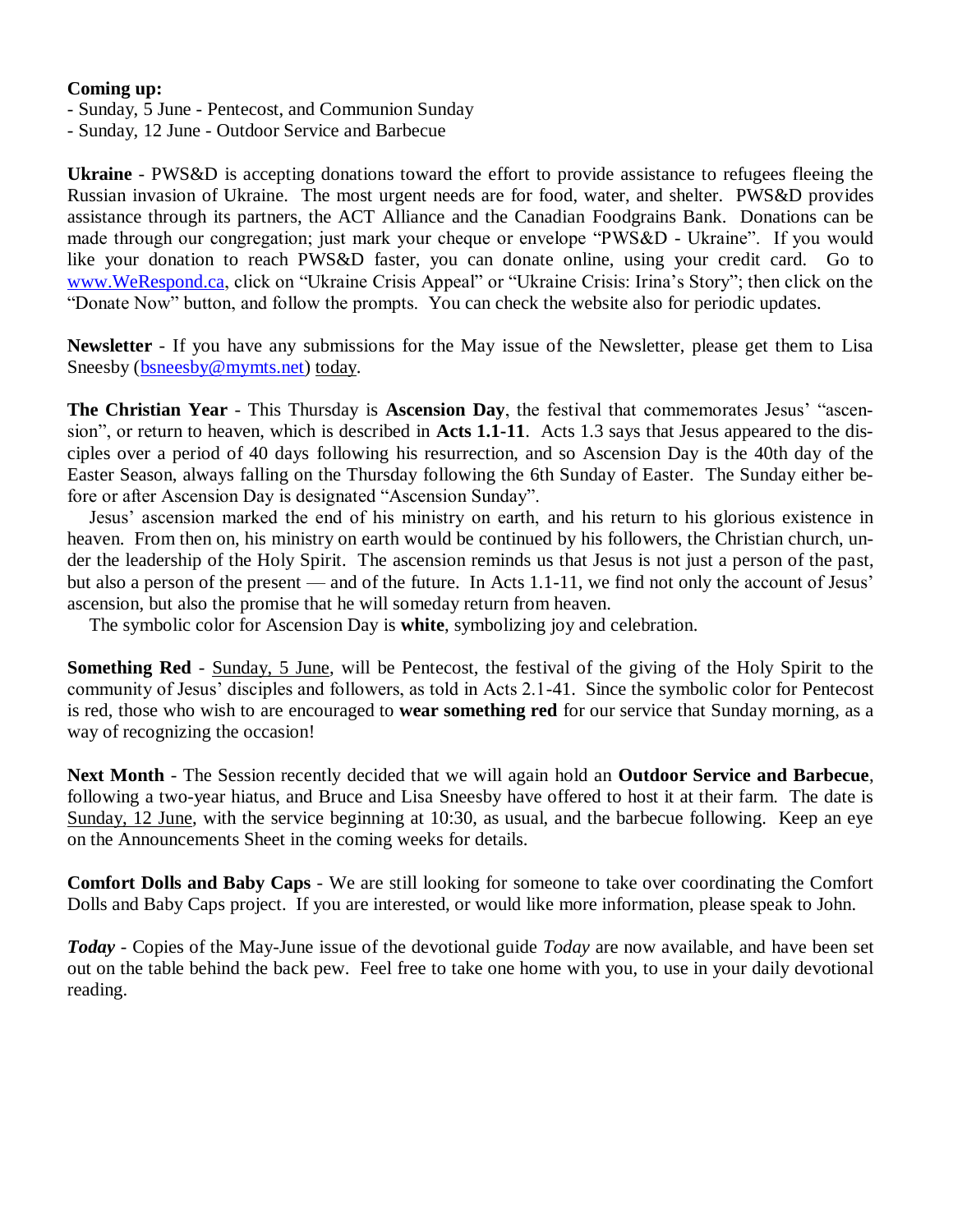**Canna Lilies for Ukraine** - As the tragedy in the Ukraine unfolds, many of us have gone beyond asking "What can we do?" to "What more can we do?" This latest effort takes advantage of the prodigious growth of canna lilies planted in and around **Trinity United Church** last summer. A limited number of lilies have been started in containers from the 2021 harvest of bulbs. These are available for patio container or garden planting for a suggested donation of \$15 - \$20. All proceeds directed to Mission & Service Partners in the Humanitarian Coalition for the people of Ukraine: ACT Alliance and the Food Grains Bank. Orders will be taken through the Trinity office (857-4471), and will be available for pick-up at the Portage Mall, Wednesdays from 7-8 p.m. (starting May 14) and Saturdays from 2-4 p.m. Sponsored by The Portage Mall, Trinity United Church, HB Book Centre, Whoop & Hollar Folk Festival, and Jeffries Nurseries.

#### **Mission Moment**

**Living Waters is a mission of the Presbytery of Lindsay-Peterborough that reaches out to marginalized people in downtown Peterborough, Ontario.** The Rev. Jonathan Baird regularly visits people living on the streets and invites them to the two dropin programs that Living Waters Mission runs in partnership with the Bridge Youth Centre. The programs offer meals, support, counselling and Christian fellowship. One woman, who struggles with mental health and addiction, expressed her appreciation: "I come here because it is the only place where I feel loved."

**Current Protocols** - The current pandemic protocols for our Sunday services are as follows:

- Wearing a mask and hand sanitizing are optional.
- For the time being, we continue to maintain physical distance (2 meters) from others (except members of our own households). We also continue to refrain from shaking hands, etc.
- An offering plate is set out at the back of the sanctuary. It may be brought forward for the dedication of the offering by the Greeter (or someone else) if he/she is comfortable doing so.
- We stand for the hymns and other parts of the service for which we stood previously; but have not yet put the hymnbooks and Bibles back into the pews. Those who wish to remain seated for the entire service should feel free to do so.
- Those who wish to do so may bring their own cushion and/or Bible each week.
- The names of attenders each Sunday are no longer being recorded, since contact tracing is no longer being done.

**Meal-in-a-Bowl** - (see below)